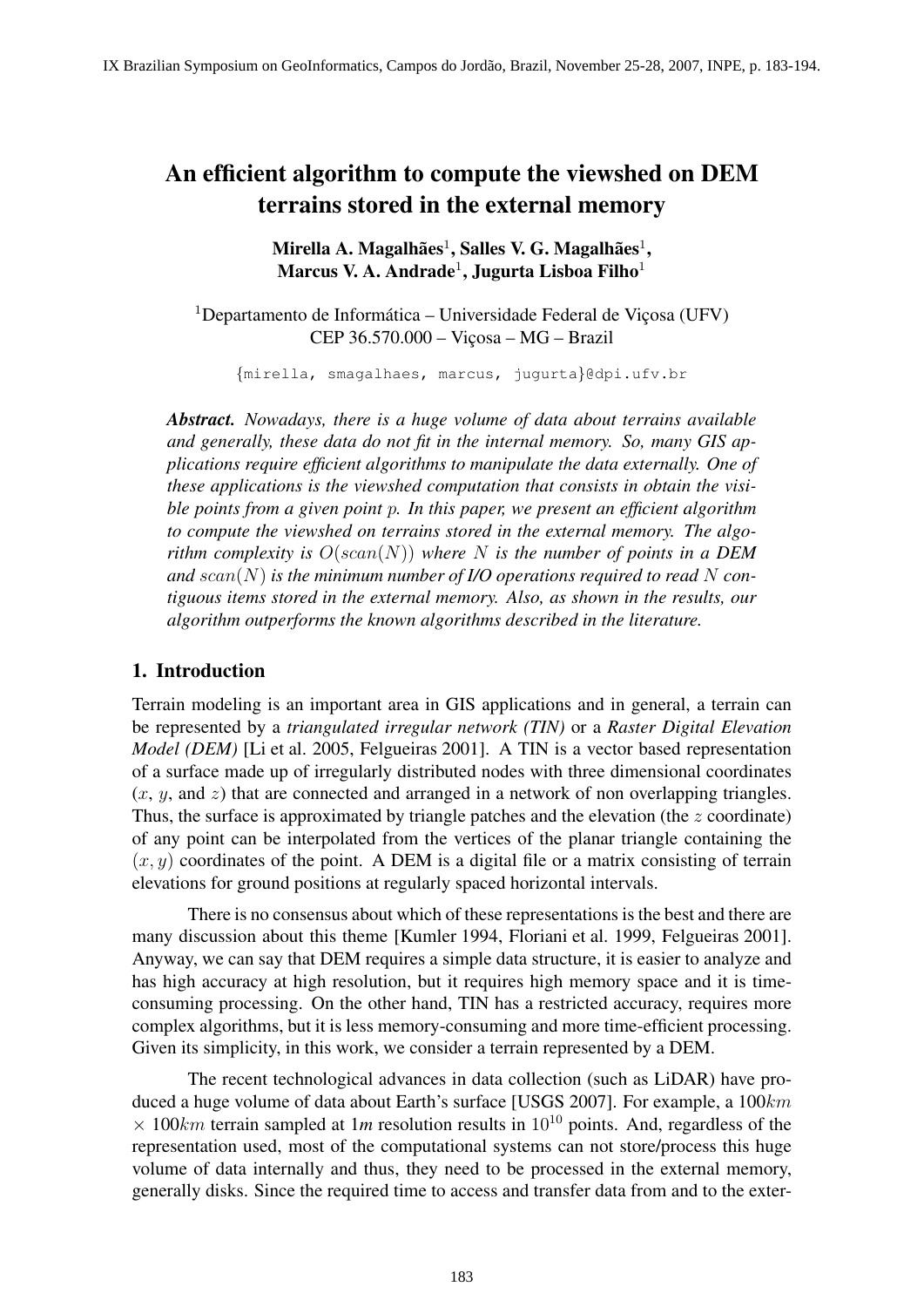nal memory is much longer than time for internal processing, the algorithms performing external processing must minimize data access [Arge 1997, Goodrich et al. 1993].

More specifically, these algorithms should be designed and analyzed considering a computational model that evaluates the algorithm complexity based on data transfer operations instead of cpu processing operations. One of these models was proposed by Aggarwal and Vitter [Aggarwal and Vitter 1988] where the algorithm complexity is measured considering the number of I/O (input/output) operations executed.

An important GIS problem related to terrain modeling is the computation of all points that can be viewed by a given point (the observer); the region formed by the visible points is named *viewshed* [Floriani and Magillo 2003, Franklin and Ray 1994]. This problem has been widely studied in many applications such as to determine the minimum number of cellular phone towers to cover a region [Ben-Moshe et al. 2007a, Camp et al. 1995, Bespamyatnikh et al. 2001], to optimize the number and position of guards to cover a region [Franklin and Vogt 2006, Eidenbenz 2002], to analyze the influences on property prices in an urban environment [Lake et al. 1998], to optimize path planning on DEM [Lee and Stucky 1998], etc.

In this work, we present an I/O efficient algorithm to compute the viewshed of a point on terrains represented by DEM stored in the external memory. Our algorithm is an adaptation of Franklin and Ray's method [Franklin and Ray 1994, Franklin 2002] to allow an efficient manipulation of huge terrains (5GB or more). The large number of disk accesses is optimized using the library STXXL [Dementiev et al. 2005]. Comparing our algorithm with the original one (adapted to perform external processing) and with the algorithm proposed by Haverkort et al. [Haverkort et al. 2007], the tests showed that our algorithm is about 3.5 times faster than both algorithms and also, it is much simpler and easier to implement than the latter.

The paper is organized as follow: the section 2 gives a brief description about works on viewshed computation and also, on I/O-efficient algorithms for general problems and for viewshed computation too; in the section 3, the viewshed concepts are formally presented; in section 4, the I/O-efficient computational model is shortly described; in section 5, the algorithm is described in details and its complexity is presented in section 6; the tests results are given in section 7 and the conclusions in section 8.

# 2. Related Works

The visibility on terrains has been widely studied in many different areas. For example, Stewart [Stewart 1998] shows how the viewshed can be efficiently computed for every point of a DEM and his interest involves radio transmission towers positioning. Kreveld [van Kreveld 1996] proposes a sweep-line approach to compute viewshed in √ Reveld [van Rieveld 1990] proposes a sweep-line approach to compute viewshed in  $O(nlogn)$  time on a  $\sqrt{n} \times \sqrt{n}$  grid. In [Franklin 2002, Franklin and Ray 1994], Franklin and Ray describe experimental studies for fast implementations of visibility computation and present several programs that explore various trade-offs between speed and accuracy. Kim, Rana and Wise in [Young-Hoom et al. 2004] analyze two strategies to use viewshed for optimization problems. Ben-Moshe et al. [Ben-Moshe et al. 2004b, Ben-Moshe et al. 2004a, Ben-Moshe et al. 2007b] have worked on visibility for terrain simplification and for facilities positioning. For a survey on visibility algorithms, see [Floriani and Magillo 2003].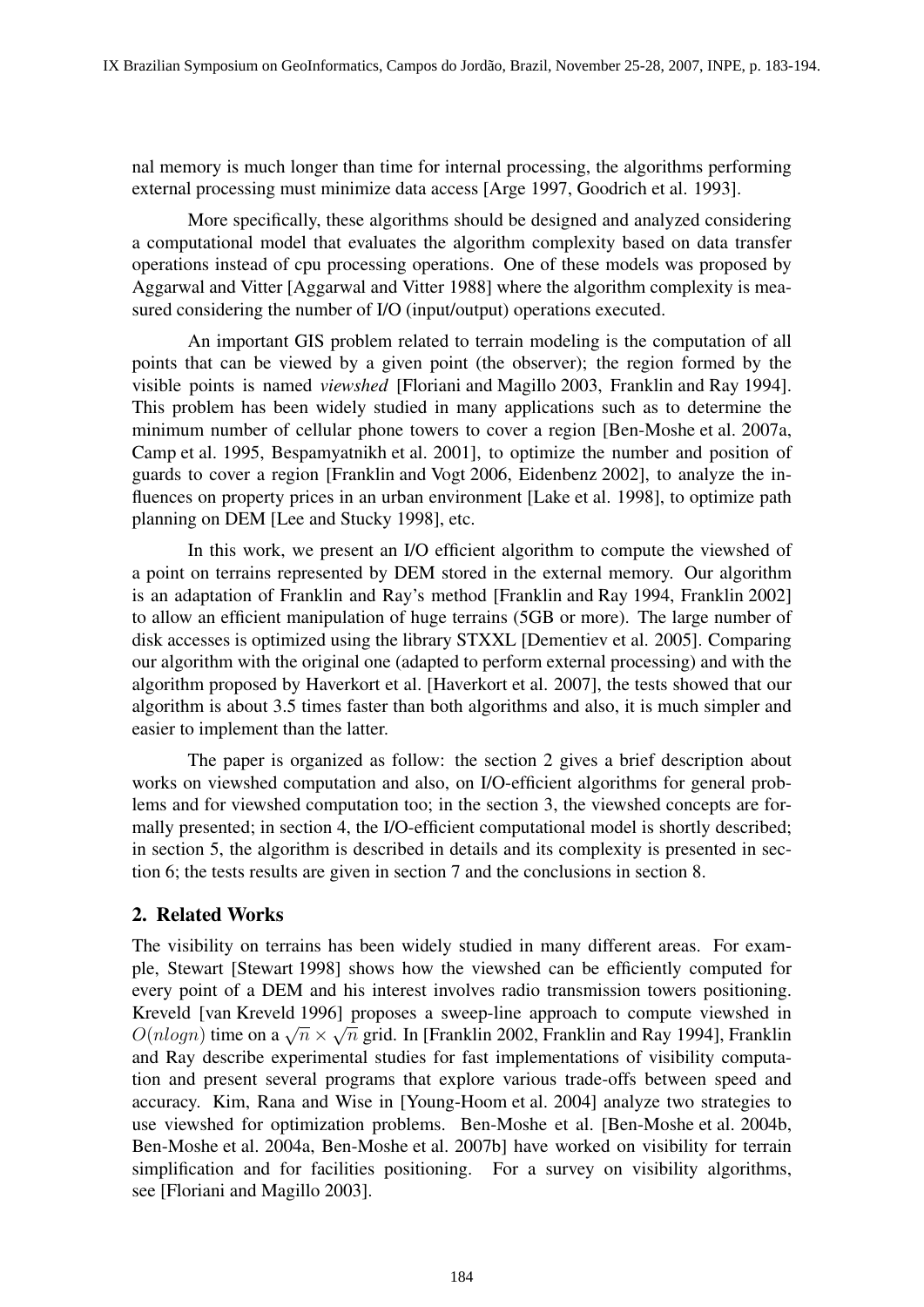Some problems related to external memory processing are discussed by Aggarwal and Vitter [Aggarwal and Vitter 1988]. They proposed a computational model to evaluate the algorithm complexity considering the number of input/output operations executed. In [Goodrich et al. 1993], Goodrich et al. presented some variants for the sweep plane paradigm considering external processing and Arge et al. [Arge et al. 1995] described a solution for the external processing of line segments in the context of GIS. This technique was also used to solve problems in hydrology such as the computation of the water flow and watershed [Arge et al. 2003] on huge terrains.

Recently, Haverkort et al. [Haverkort et al. 2007] presented an adaption of the Kreveld's method to compute the viewshed on terrains stored in the external memory. The (I/O) complexity of this algorithm is  $O(sort(n))$ , where n is the number of points in the terrain. It is worth to say that our algorithm described in this paper is faster and easier to implement than that one.

## 3. Viewshed Problem

Most of GIS problems related to visibility involve the viewshed computation and in general, they are optimization problems such as the optimal positioning of facilities, the siting guards minimization, path planing, etc.

The visibility problems can be classified into two major categories: visibility queries and visibility structures computation. The visibility queries consist in checking if a given point is visible or not from an observer (another point) on the terrain. This query can be answered considering that a point  $q$  is visible from another point  $p$  if and only if the segment connecting the two points, named *the line of sight*, is strictly above the terrain (except on the ending points  $p$  and  $q$ ). See figure 1



**Figure 1. Points Visibility:**  $p_1$  **and**  $p_4$  **are visible from**  $p_0$ ;  $p_2$  **and**  $p_3$  **are not visible** from  $p_0$ .

The visibility structures computation consists in determining some terrain features such as the horizon, the viewshed, etc. The viewshed of a point  $p$  on a terrain  $T$  can be defined as:

*viewshed*(
$$
p
$$
) = { $q \in T$ |  $q$  is visible from  $p$ }

Usually, it is convenient to restrict the viewshed to a smaller region, for example, to consider only the points inside a circle centered at p with radius r, the *radius of interest*, that is,

*viewshed* $(p, r) = \{q \in T |$  distance $(p, q) \leq r$  and q is visible from p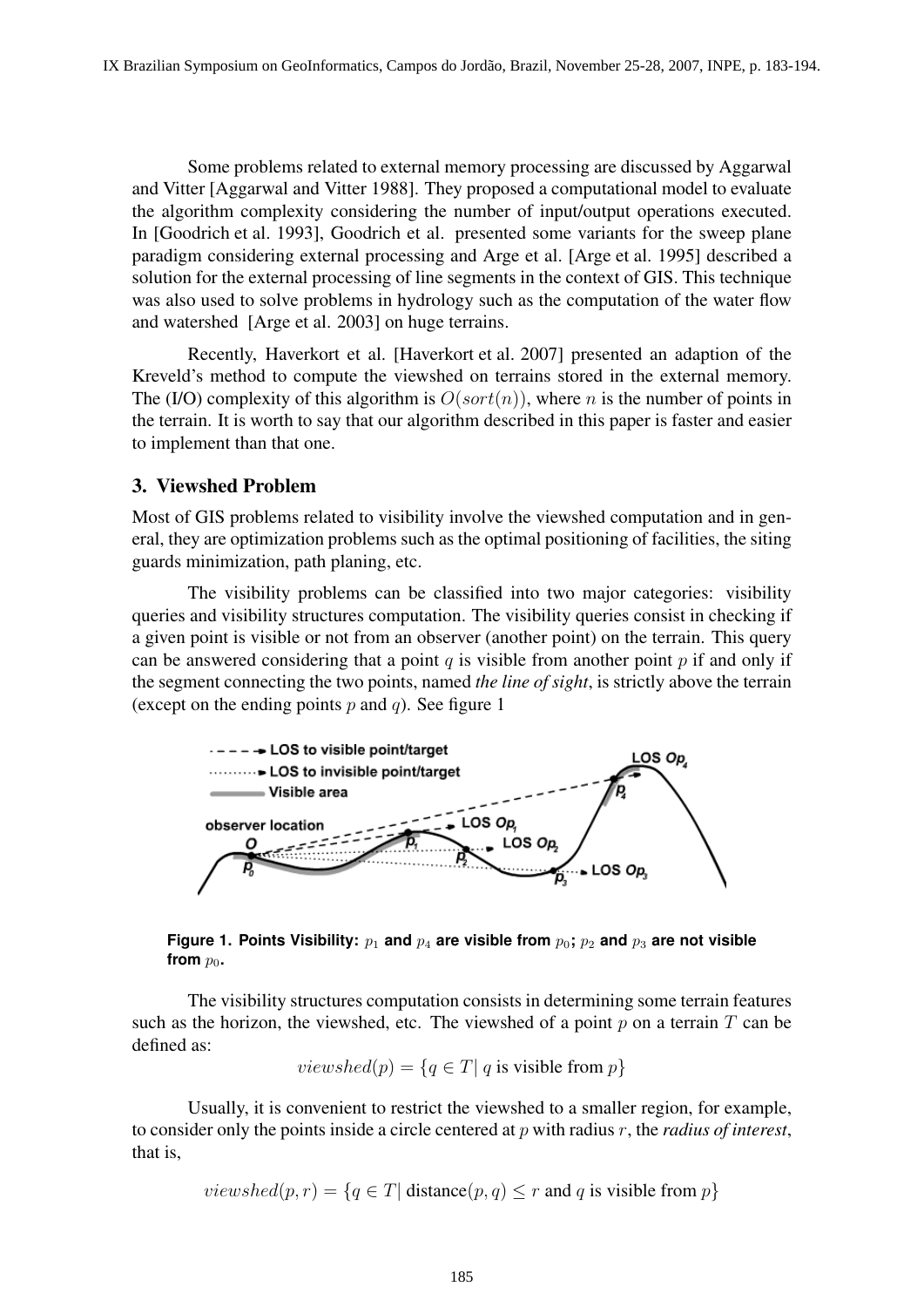Unless explicitly said otherwise, when the radius of interest has been defined, we will use  $viewshed(p)$  to refer  $viewshed(p, r)$ .

Usually, the viewshed (in a DEM) is represented by a grid whose size is defined by the radius of interest and each cell stores 1 or 0 to indicate if that cell (point) is visible or not, respectively.

#### 4. I/O efficient Algorithms

As mentioned before, when processing a huge amount of data, the data transfer between fast internal memory and slow external storage (such as disks) often becomes the computation bottleneck. Usually, many GIS software packages implement algorithms for terrain manipulation that were designed assuming internal processing whose aim is to minimize the internal computation time; consequently they often do not scale to large datasets.

In recent years, much research has been done on this topic including the definition of computational models for design and analysis of algorithms that manipulate data in external memory. A model largely accepted was proposed by Aggarwal and Vitter [Aggarwal and Vitter 1988]. Shortly, assuming that  $M$  is the internal memory size,  $B$ is the disk block size and  $N$  is the problem size, this model defines each I/O operation as the transfer of one (disk) block from the external to the internal memory or vice-versa. Then, the measure of performance is determined by the number of such I/O operations executed. The internal computation time is assumed to be free.

Also, the complexity of an algorithm is given based on the complexity of some fundamental problems such as scan or sort  $N$  contiguous elements stored in the external memory whose complexities related to I/O operations are:

$$
scan(N) = \Theta\left(\frac{N}{B}\right)
$$

$$
sort(N) = \Theta\left(\frac{N}{B}\log_{\left(\frac{M}{B}\right)}\left(\frac{N}{B}\right)\right)
$$

It is important to notice that, usually  $scan(N) < sort(N) < N$  and so, in many practical situations, it is significantly better to have an algorithm doing  $sort(N)$  instead of N I/O operations. Therefore, many algorithms try to reorganize the data in the external memory to decrease the number of I/O operations executed.

#### 5. External Memory Viewshed Computation (EMVS)

Our algorithm, named External Memory Viewshed (EMVS), is based on the method proposed by Franklin and Ray [Franklin and Ray 1994] that computes the viewshed of a point on a terrain represented as a internal memory matrix. A short description of this method is given below.

#### 5.1. Franklin and Ray's Method

Given a terrain represented by a  $n \times n$  elevation matrix T and given a point p on T, the algorithm computes the viewshed of p considering a circle of radius  $r$  (the radius of interest) centered at p. The algorithm performs a radial sweep of this circle using a ray, a line of sight (*LOS*), starting at p and thus, it walks along each *LOS* to determine if each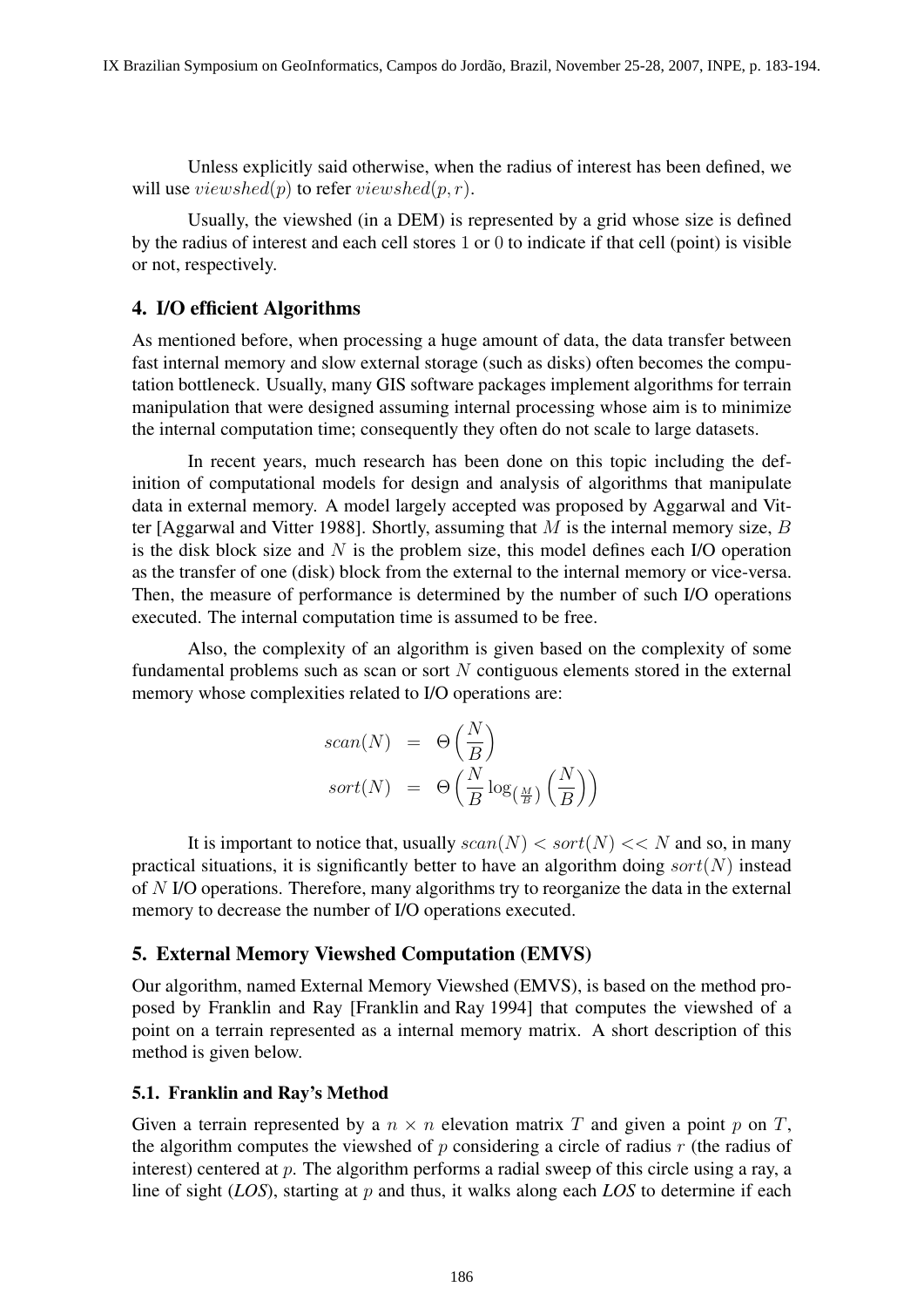terrain position on the *LOS* is visible from  $p$  or not. A terrain position  $q$  is visible from  $p$ if the *LOS* does not intersect any position whose height is higher than q.

To simplify the circle sweeping, the algorithm uses a square bounding box centered at p with side  $2r$  and the lines of sight are defined connecting p to each cell in the square border. Initially, all cells inside the bounding box are set as not visible and for each line of sight l, the algorithm starts at p setting the height of l as  $-\infty$  (i.e., a big negative number). So, this height is updated (increased) whenever a higher cell is reached, that is, supposing the current l's height is h and the next cell height is  $h'$ , if  $h < h'$  then the cell is marked as visible and the l's height is updated to h'; on the other hand, if  $h \geq h'$ , the cell status and the *l*'s height are preserved. The viewshed is stored as a  $2r \times 2r$  bit matrix where the visible positions are indicated by 1 and the not visible by 0 (the positions inside the square but outside the circle are set as not visible).

At first glance, the algorithm could be easily adapted to access the terrain points stored in the external memory in the sequence determined by the radial sweep. But, since the terrain matrix is, as usual, stored row by row (in a file), the radial sweeping order would require a "random" access to the file and the execution time would be unacceptably long. Therefore, we adapted this algorithm to avoid the random access order.

## 5.2. The EMVS algorithm

The basic idea is to generate a list containing the terrain positions (points) sorted by the processing order, that is, the points will appear in the list in the sequence that they will be processed. Thus, instead of accessing the file in a random sequence to process the points as they are reached along the line of sight, the algorithm will access (and process) the points in a sequential order.

It is important to say that the list is also stored in the external memory, but it is managed by a special library STXXL (*Standard Template Library for Extra Large Data Sets*) [Dementiev et al. 2005] that implements containers and algorithms to process huge volumes of data. This library allows an efficient manipulation of data stored externally and, as stated by the authors, "it can save more than half the number of I/Os performed by many applications".

More specifically, the algorithm creates a list L of pairs  $(c, i)$  where c is a matrix cell (a terrain point) and i is an index that indicates "when" the cell  $c$  should be processed. That is, if a cell c has the index  $i = k$  then c will be the kth cell to be processed.

To compute the indices, the lines of sight (originating at the observer  $p$ ) are numbered in the counterclockwise order starting in the horizontal left to right line of sight that receives the number 0 - see figure 2. Thus, the cells are numbered increasingly along each line of sight; when a line of sight ends, the enumeration continues from the observer (again numbered) following the next line of sight. Of course, a same cell (point) can receive multiple indices since it can be intercepted by many lines of sight. It means that a same point can appear in multiple pairs in the list  $L$ , but each pair will have a different index. Also, if the observer is near to the terrain border, that is, if the distance between the observer and the terrain border is smaller than the radius of interest  $r$ , some "cells" in the line of sight can be outside the terrain. In this case, those "cells" still will be numbered but they will be ignored and will not be inserted in the list  $L$ . This is done to avoid additional tests during the indices computation.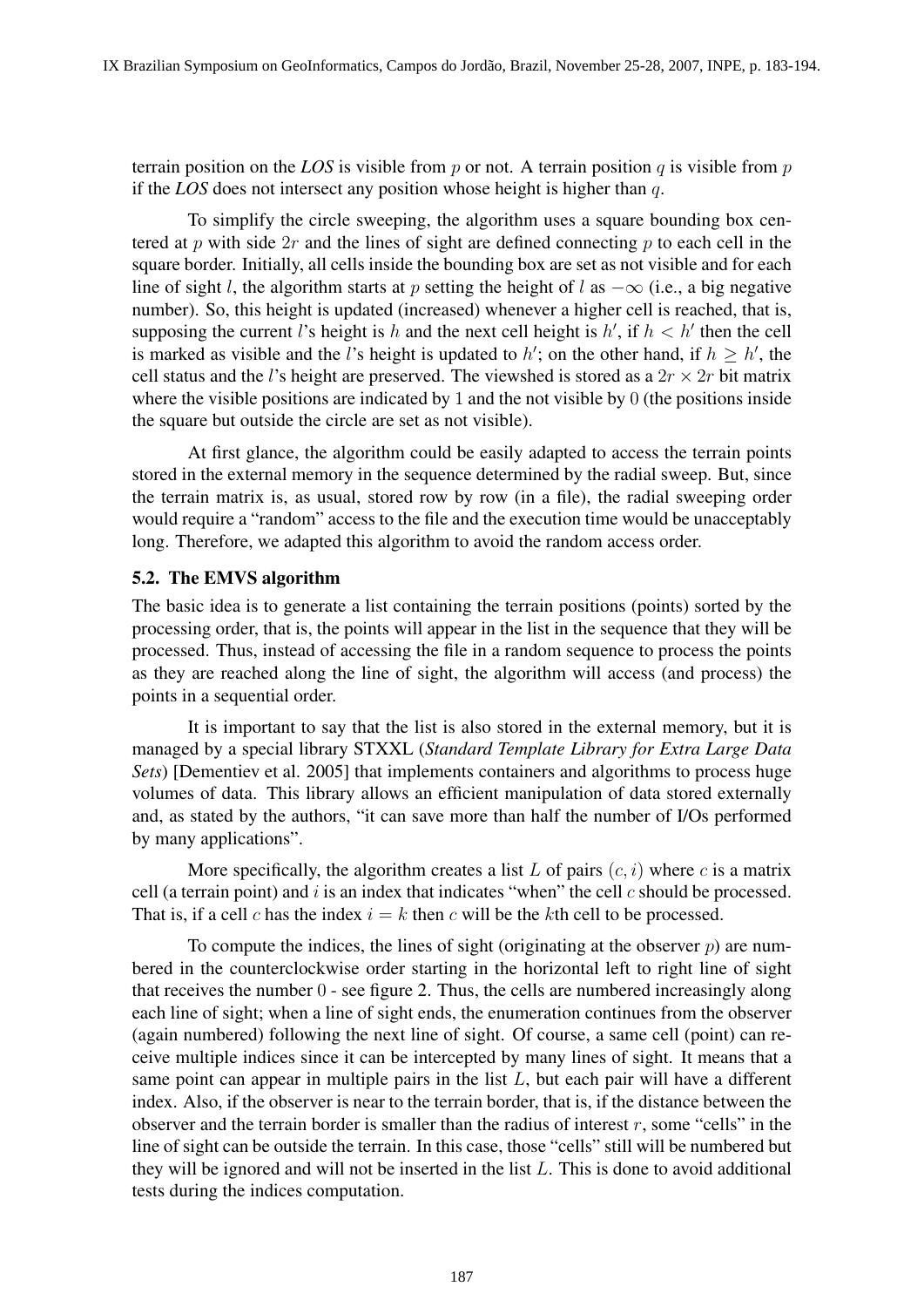

**Figure 2. Line of sight numeration**

It is important to notice that if the cells indices were computed following the lines of sight as described above, the cells still would be randomly accessed as in the original algorithm. So, to build the list  $L$ , the algorithm reads the terrain cells sequentially from the external file and for each cell  $c$ , it determines (the number of) all lines of sight that intercept the cell.

Since a cell is not "undimensional", we can determine the cells intercepted by a line of sight using a process similar to the line rasterization [Bresenham 1965]. That is, let s be the side of each (square) cell and suppose the cell is referenced by its center. Also, let a be a line of sight whose slope is  $\alpha$  and suppose that  $0 < \alpha \leq 45^{\circ}$  1. So, given a cell  $c = (c_x, c_y)$ , see figure 3, the line of sight a "intersects" the cell c if and only if the intersection point between a and the vertical line  $c_x$  is between the points  $(c_x, c_y - 0.5s)$ and  $(c_x, c_y + 0.5s)$ ; more precisely, given  $(q_x, q_y) = a \cap c_x$ , a intersects c if and only if  $c_y - 0.5s \le q_y < c_y + 0.5s$ .

Then, as it is easy to see, all lines of sight intersecting the cell  $c$  are those between the two lines passing through the points  $(c_x, c_y - 0.5s)$  and  $(c_x, c_y + 0.5s)$  - figure 3. Let  $k_1$  and  $k_2$  be the numbers of these two lines respectively. Thus, considering the line enumeration sequence, the number of all intersecting lines are  $k : k_1 \leq k \leq k_2$ .

Now, given a cell c, let r be the number of a line of sight intercepting c. Then, the index i of the cell c associated to r is given by the formula  $i = r * n + d$ , where n is the number of cells in each ray (this number is constant for all rays in the bounding square box) and d is the (horizontal or vertical) distance between the points c and  $p$  - see figure 4. Notice that the distance d is defined as the maximum between the number of rows and columns from  $p$  to  $c$ .

Next, the list  $L$  is sorted by the elements index and then, the cells are processed in the sequence given by the sorted list. Notice that, when a cell  $c$  is processed, all the "previous" cells that could block its visibility were already processed. So, the visibility of  $c$  can be computed, as described above, just checking the height of the cells along the line of sight. When a cell located on the square border is processed, it means that the

<sup>&</sup>lt;sup>1</sup>For 45<sup>°</sup> <  $\alpha \le 90^\circ$ , use a similar idea interchanging x and y.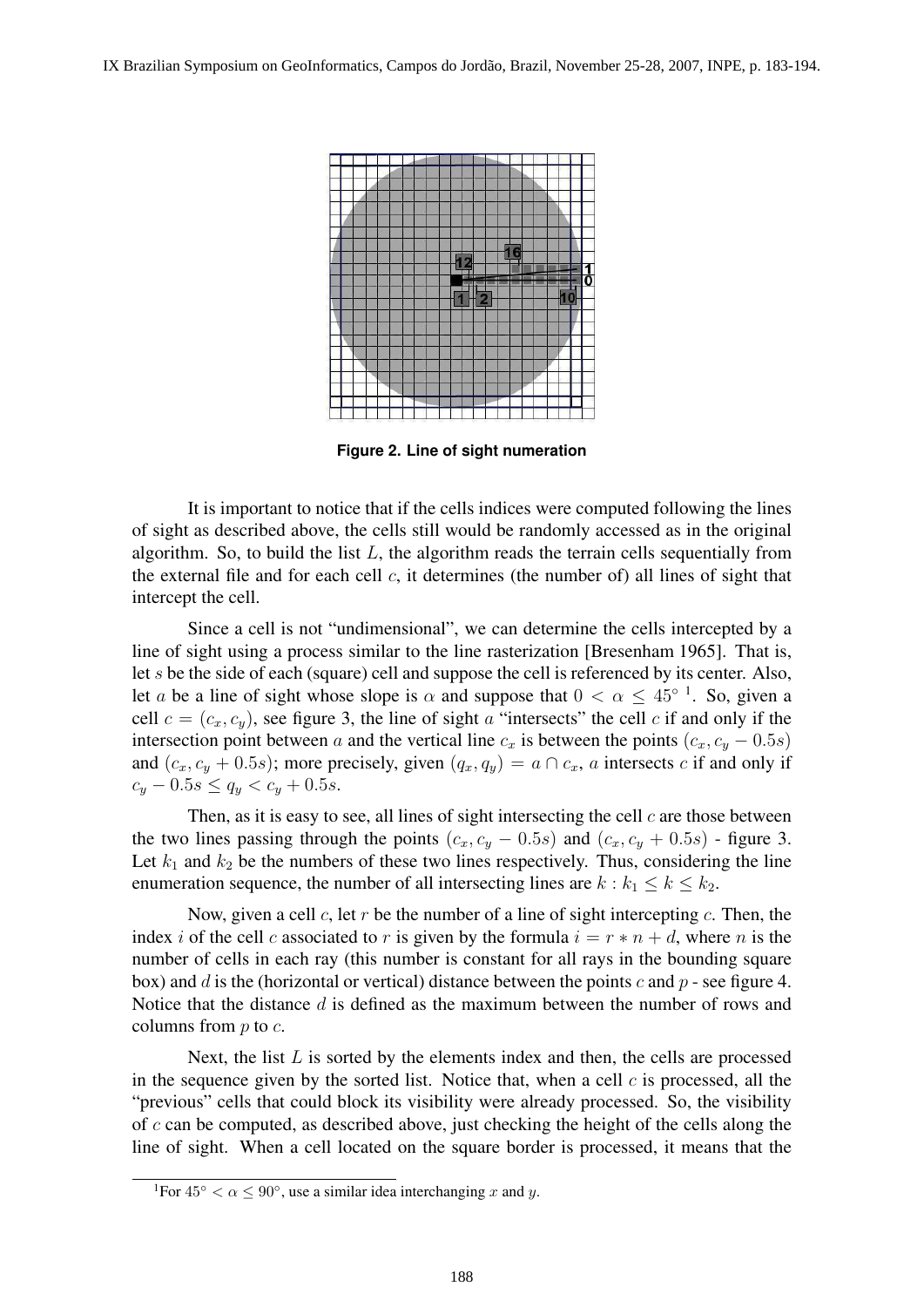

**Figure 3. Lines of sight intersecting a cell**



**Figure 4. The index cell computation.**

processing of a line of sight has finished and the next cell in the list will be the observer's cell indicating that the processing of a new line of sight will start.

For the sake of efficiency, the algorithm uses another list  $L'$  (also stored externally and managed by *STXXL*) to keep only the visible cells. More precisely, when the algorithm determines that a cell  $c$  is visible, this cell is inserted in the list  $L'$ . This list is, in general, much smaller than  $L$  since it does not keep the indices and also, usually many points are not visible.

Given the visible cells in  $L'$ , the algorithm saves the viewshed as a matrix of 0s and 1s such that a visible position is indicated by 1 and a not visible position by 0. This matrix is also stored externally and to generate it (avoiding "random access") the list  $L'$ is sorted lexicographically by x and y and each element of the sorted list is stored in the corresponding matrix position.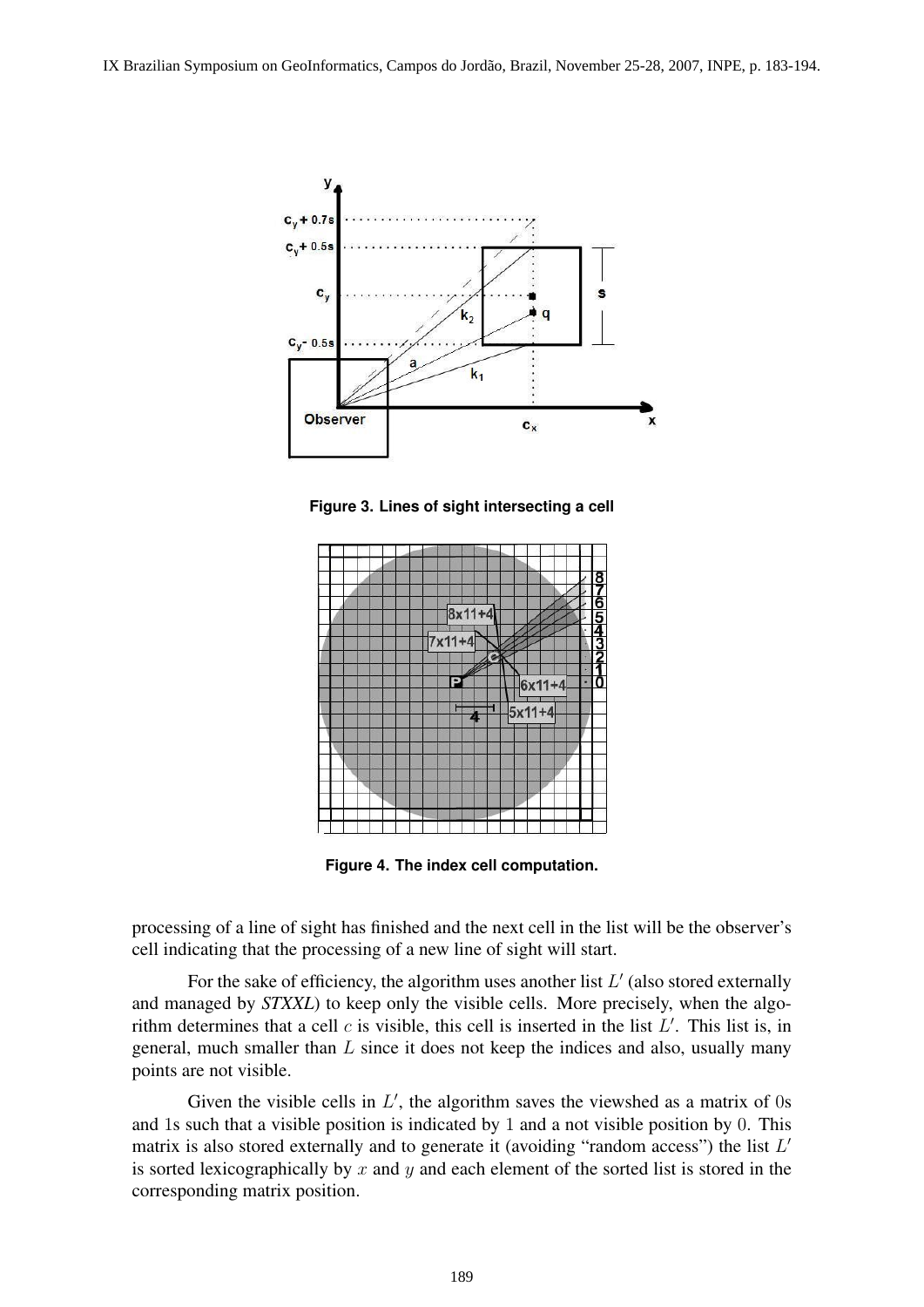Finally, it is worth to say that an efficiency improvement is achieved storing a piece of the terrain matrix in the internal memory and so, a lot of I/O operations are avoided. The idea is to store in the internal memory the cells around the observer since those cells are processed more times than the farthest cells. Then, the algorithm selects all cells inside a square centered at the observer position, stores those cells in the internal memory and they are not inserted in the list  $L$ . In this way, when a cell needs to be processed, the algorithm checks if it is in the internal memory. If yes, the cell is processed normally; otherwise, it is read from the list  $L$ .

## 6. Algorithm complexity

Let T be a terrain represented by a  $n \times n$  elevation matrix. So, T has  $n^2$  cells (points). Also, let  $p$  be the observer's point and let  $r$  be the radius of interest. As described in section 5.2, the algorithm analyzes the cells that are inside the  $2r \times 2r$  square centered at p. Assuming that each cell's side is s then there are, at most<sup>2</sup>,  $\frac{2r}{s}$  cells in each square's side which implies there are  $\frac{8r}{s}$  cells on the square's perimeter. Let  $K = \frac{r}{s}$  $\frac{r}{s}$ . Thus, the algorithm shots  $8K$  lines of sight and since each line of sight has K cells, the list L has, in the worst case,  $O(K^2)$  elements.

In the first step, the algorithm does  $\frac{n^2}{B}$  $\frac{n^2}{B}$  I/O operations to read the cells and to build the list L. Next, the list with  $O(K^2)$  elements is sorted and then it is swept to compute the cell's visibility. Thus, the total number of I/O operations is:

$$
O\left(\frac{n^2}{B}\right) + O\left(\frac{K^2}{B}\log_{\left(\frac{M}{B}\right)}\left(\frac{K^2}{B}\right)\right) + O\left(\frac{K^2}{B}\right)
$$

Since the radius of interest  $r$  is (much) smaller than  $n$  (the terrain matrix side) then K is smaller than n and so, the number of I/O operations is given by  $O(\frac{n^2}{R})$  $\frac{n^2}{B}$ ) =  $O(\operatorname{scan}(n^2)).$ 

The algorithm also uses an additional external list  $L'$  to keep the visible cells and this list needs to be sorted. But, since the list size is (much) smaller than the size of  $L$ , the number of I/O operations executed in this step does not change the algorithm complexity. Thus, we can conclude that the algorithm complexity is  $O(scan(n^2))$ .

## 7. Results

The algorithm EMVS was implemented in C++, using  $g++ 4.1.1$ , and the tests were executed in a PC Pentium with 2.8 GHZ, 1 GB of RAM, 80 GB 7200 RPM serial ATA HD running Mandriva Linux.

The algorithm execution time was compared with the Franklin and Ray's algorithm (WRF VS) which was adapted to manipulate huge terrains stored externally. The adapted algorithm also maintains part of the terrain in internal memory in a similar way that EMVS does. The table 1 and the charts in the figure 5 show the execution time (in seconds) to compute the viewshed considering different radii of interest (ROI) on terrains of different sizes. The 1.45GB (27596  $\times$  27596 points) and 5.7GB (55192  $\times$  55192 points) terrains were generated by the concatenation of 4 and 16 instances of a 363MB

 $2$ If the observer is close to the terrain border, the square might not be completely contained in the terrain.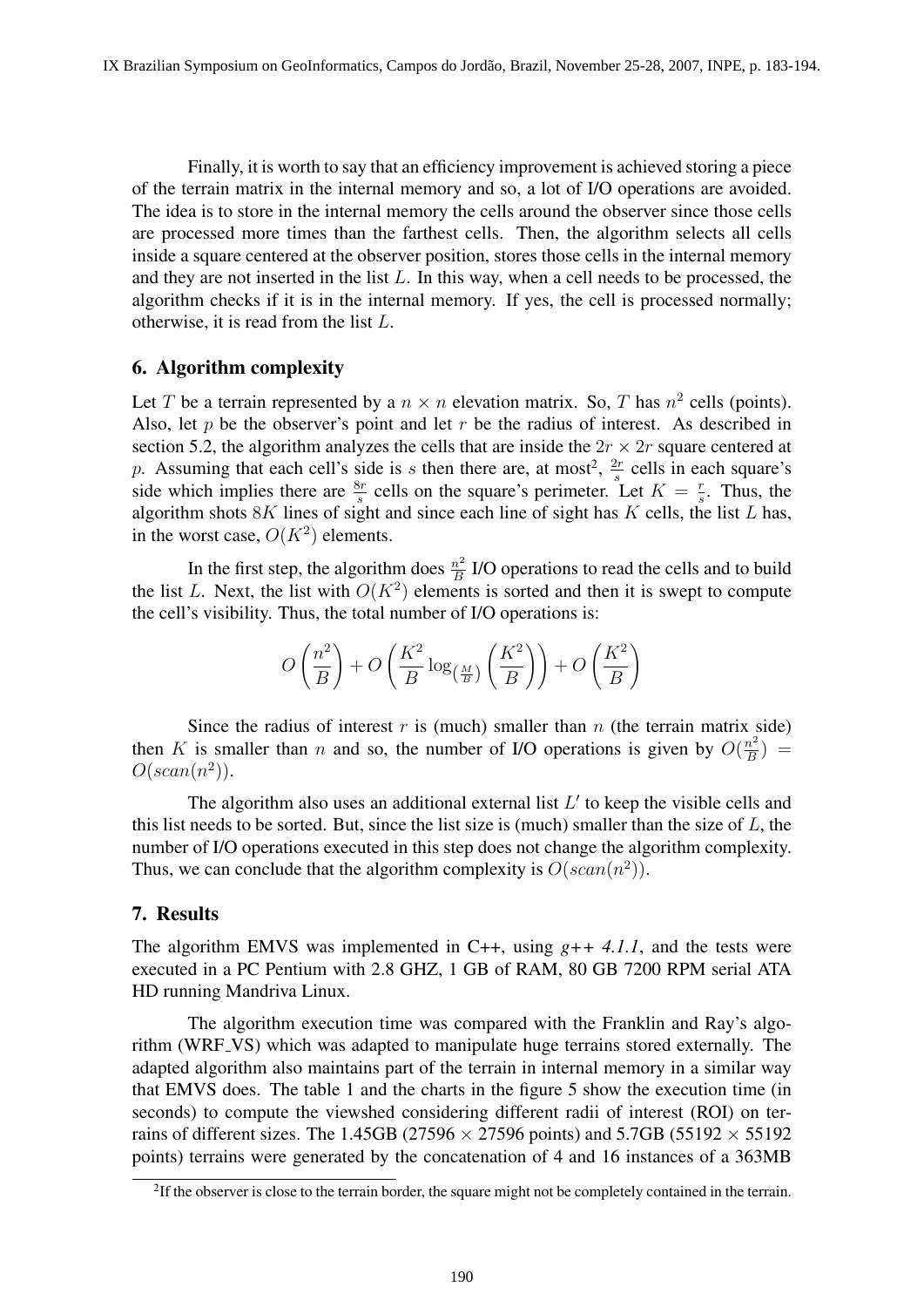(13798  $\times$  13798) matrix representing the Hawaii Big Island. The 2GB (32427  $\times$  32427 points) terrain was generated by the concatenation of many instances of a  $1201 \times 1201$ matrix representing the Lake Champlain West (USA-Canada border). These datasets are interesting because they have large height variations since they include lake, ocean and mountains.

Each table entry was obtained by the average of three execution time using different observer positions randomly selected on each terrain.

|            | 1.45GB      |        | 2GB         |                    | 5.7GB       |
|------------|-------------|--------|-------------|--------------------|-------------|
| <b>ROI</b> | <b>EMVS</b> | WRF_VS | <b>EMVS</b> | WRF <sub>-VS</sub> | <b>EMVS</b> |
| 100        | 21          | 77     | 26          | 121                | 78          |
| 500        | 26          | 81     | 30          | 122                | 85          |
| 1000       | 33          | 97     | 36          | 128                | 99          |
| 5000       | 137         | 438    | 73          | 316                | 248         |
| 10000      | 478         | 1313   | 219         | 833                | 643         |
| 15000      | 836         | 2977   | 446         | 1855               | 1663        |

**Table 1. Execution time (in seconds)**

Based on these results, it is possible to conclude that the EMVS algorithm is about 3.5 times faster than WRF VS and also, the former can process much larger terrain (5.7GB or more) while the latter is limited to 2 GB. On the other hand, it is important to say that when the terrain is "small" (i.e. when it fits in the internal memory) the WRF VS algorithm is a little faster than EMVS, mainly because the lists management and sorting add a time overhead that is not amortized when the terrain size is small.

Furthermore, comparing the EMVS execution time with those reported by Haverkort et al. [Haverkort et al. 2007], we can conclude that our algorithm, besides of being much simpler and easier to implement, is also more than 3.5 times faster than that one. Additionally, it is worth to say that, in their tests, they used a Power Macintosh G5 dual 2.5 GHz, 1GB RAM and 80 GB 7200 RPM that is considerable faster than the machine used in our tests. Thus, it is correct to suppose that our algorithm is still faster than that one.

# 8. Conclusions and future works

.

We presented an I/O-efficient algorithm to compute the viewshed of a point in huge terrains represented by a raster DEM stored in the external memory. As tests showed, our algorithm is more than 3.5 times faster than the other ones described in the literature and also, it can process very huge terrains (we used it in 5.7GB terrain). Furthermore, the algorithm is quite simple to understand and to implement. The algorithm implementation is available at http://www.dpi.ufv.br/ marcus/TerrainModeling/EMViewshed/EMVS.tgz as an open source code distributed under Creative Common GNU GPL license [Creative Commons 2007].

As a next step, we started to work on the NP-hard optimization problem to site observers in huge terrains stored in the external memory. Our aim is to develop an approximation algorithm to place the "almost" minimum number of observers necessary to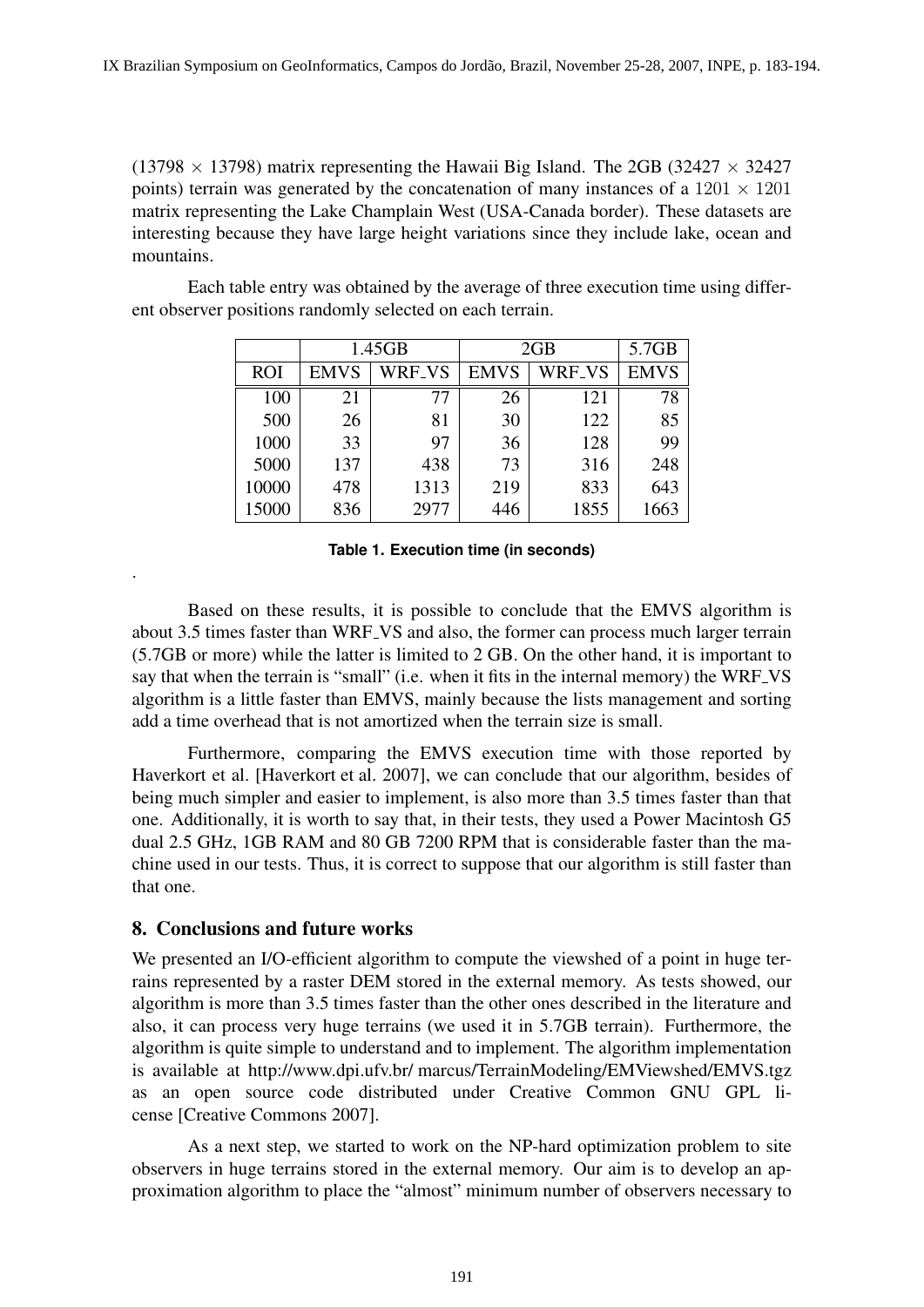

**Figure 5. Execution time charts: (a) in 1.45GB terrain; (b) in 2GB terrain.**

cover "almost" the whole terrain. More precisely, given a terrain  $T$ , we want to determine where to site the almost minimum number of observers to cover visually an user defined percentage of the terrain. This problem has a wide range of applications such as: telecommunications (cellular towers), military (guards), agriculture (irrigation), etc.

# Acknowledgment

This work was partially supported by CNPq and FAPEMIG.

## References

Aggarwal, A. and Vitter, J. S. (1988). The input/output complexity of sorting and related problems. *Communications of the ACM*, 9:1116–1127.

Arge, L. (1997). External-memory algorithms with applications in geographic information systems. In In M. van Kreveld, J. Nievergelt, T. R. e. P. W., editor, *Algorithmic Foundations of GIS*. Springer-Verlag.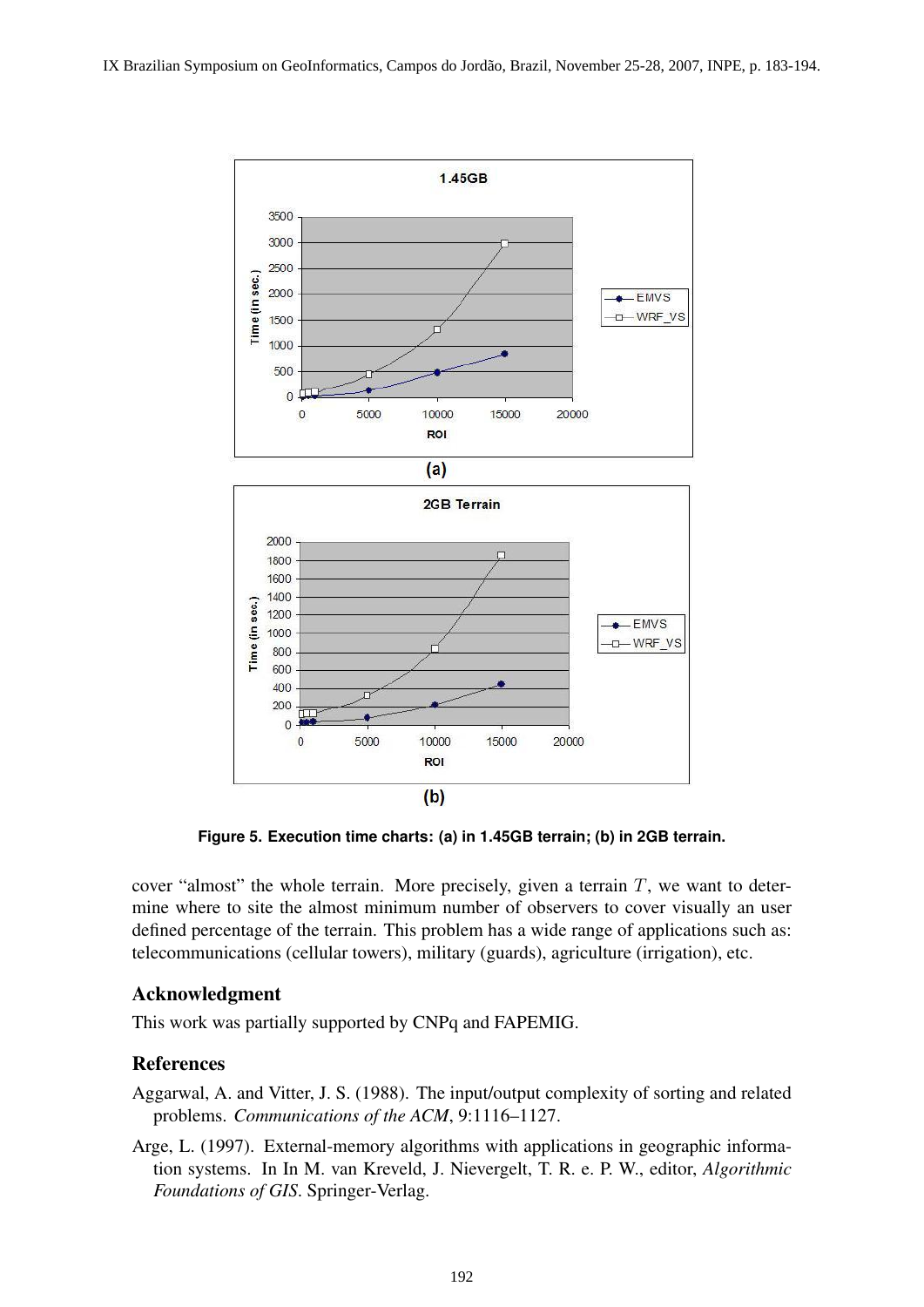- Arge, L., Chase, J. S., Halpin, P., Toma, L., Vitter, J. S., Urban, D., and Wickremesinghe, R. (2003). Efficient flow computation on massive grid terrains. *GeoInformatica*, 7:283–313.
- Arge, L., Vengroff, D. E., and Vitter, J. S. (1995). External memory algorithms for processing line segments in geographic information systems. In *In Proc. European Symposium on Algorithms, LNCS 979*, pages 295–310.
- Ben-Moshe, B., Ben-Shimol, Y., and Y. Ben-Yehezkel, A. Dvir, M. S. (2007a). Automated antenna positioning algorithms for wireless fixed-access networks. *Journal of Heuristics*, 13(3):243–263.
- Ben-Moshe, B., Carmi, P., and Katz, M. (2004a). Approximating the visible region of a point on a terrain. In *Proc. Algorithm Engineering and Experiments (ALENEX'04)*, pages 120–128.
- Ben-Moshe, B., Katz, M., Mitchell, J., and Nir, Y. (2004b). Visibility preserving terrain simplification - an experimental study. *Comp. Geom., Theory and Applications*, 28:175–190.
- Ben-Moshe, B., Katz, M. J., and Mitchell, J. S. B. (2007b). A constant-factor approximation algorithm for optimal 1.5d terrain guarding. *SIAM J. Comput*, 36(6):1631–1647.
- Bespamyatnikh, S., Chen, Z., Wang, K., and Zhu, B. (2001). On the planar twowatchtower problem. In *In 7th International Computing and Combinatorics Conference*, pages 121–130.
- Bresenham, J. (1965). An incremental algorithm for digital plotting. *IBM Systems Journal*.
- Camp, R. J., Sinton, D. T., and Knight, R. L. (1995). Viewsheds: A complementary management approach to buffer zones. *Wildlife Society Bulletin*, 25:612–615.
- Creative Commons (2007). http://creativecommons.org/license/cc-gpl (accessed august 2007).
- Dementiev, R., Kettner, L., and Sanders, P. (2005). Stxxl : Standard template library for xxl data sets. Technical report, Fakultat fur Informatik, Universitat Karlsruhe. http://stxxl.sourceforge.net/ (acessed on July 2007).
- Eidenbenz, S. (2002). Approximation algorithms for terrain guarding. *Inf. Process. Lett.*, 82(2):99–105.
- Felgueiras, C. A. (2001). Modelagem numérica de terreno. In In G. Câmara, C. Davis, A. M. V. M., editor, *Introdução à Ciência da Geoinformação*, volume 1. INPE.
- Floriani, L. D. and Magillo, P. (2003). Algorithms for visibility computation on terrains: a survey. *Environment and Planning B - Planning and Design*, 30:709–728.
- Floriani, L. D., Puppo, E., and Magillo, P. (1999). Applications of computational geometry to geographic information systems. In J. R. Sack, J. U., editor, *Handbook of Computational Geometry*, pages 303–311. Elsevier Science.
- Franklin, W. R. (2002). Siting observers on terrain. In Springer-Verlag, editor, *In D. Richardson and P. van Oosterom editors, Advances in Spatial Data Handling: 10th International Symposium on Spatial Data Handling*, pages 109–120.